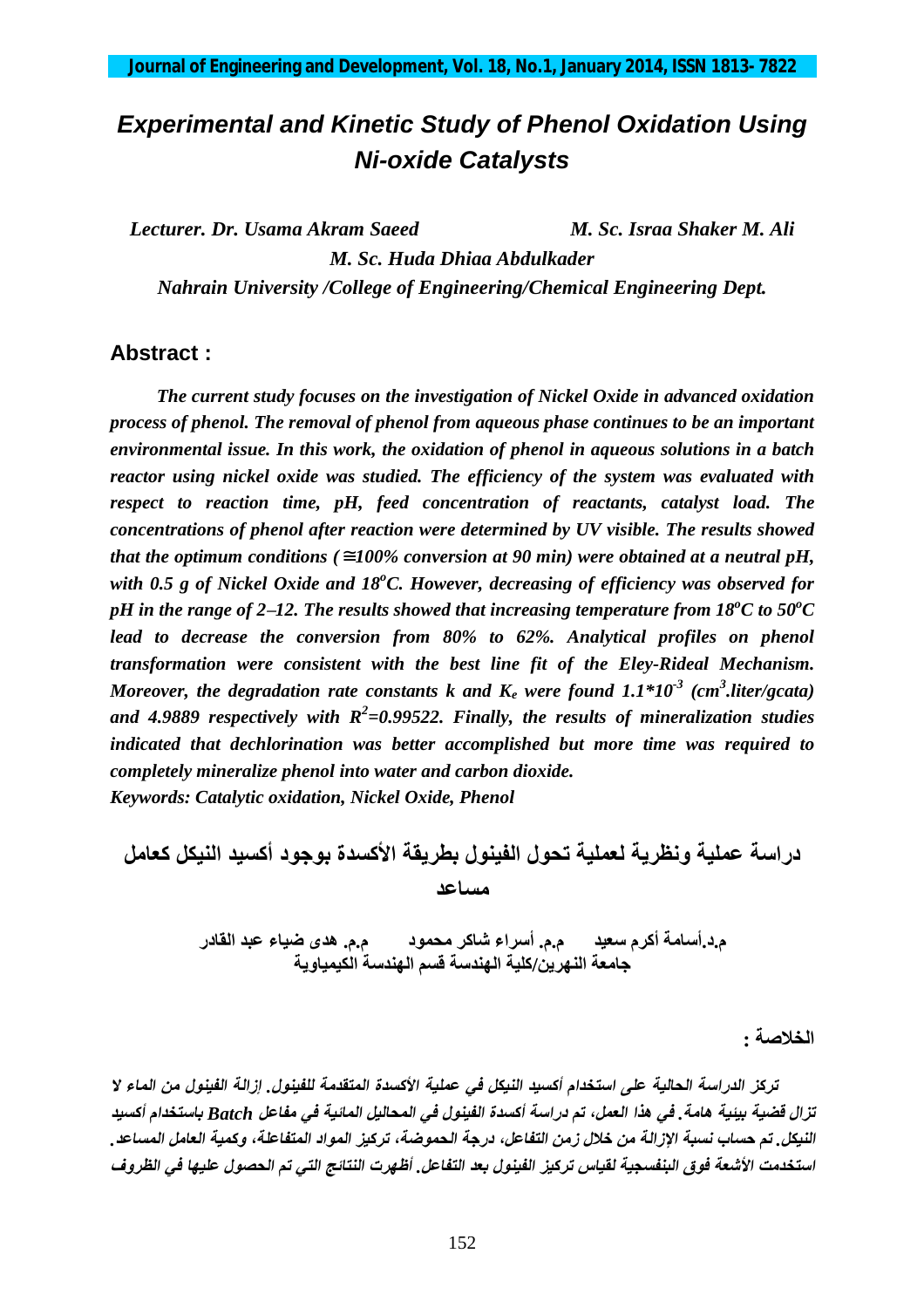المثلي (100٪ تحول في 90 دقيقة) في الرقم الهيدروجيني المعتدل، مع 0.5 غ من أكسيد النيكل و18 درجة مئوية . ومع ذلك، انخفضت كفاءة التفاعل عند الاس الهيدروجيني في حدود 2-12. أظهرت النتائج أن زيادة درجة الحرارة من 18 درجة مئوية إلى 50درجة مئوية تؤدي إلى تقليل التحول من 80٪ إلى 62٪. تم نمذجة تحول الفينول بما يتفق مع أفضل *خط مناسبا Mechanism Rideal-Eley. وعلاوة على ذلك، تم حساب ثابت التفاعل 10\*1.1 -3 (cm<sup>3</sup> .liter/gcata)*  <sup>2</sup> *4.9889 andعلى التوالي مع* 0.99522. = R *وأخیرا، أشارت نتائج الدراسات التي تؤدي الى إزالة جزیئھ الكلور أفضل ولكن مع وقت أكثر لیتحول الفینول تماما إلى الماء وثاني أكسید الكربون.* 

#### **1. Introduction**

The spread of a wide range of contaminants in surface water and groundwater has become a critical issue worldwide, due to population growth, rapid development of industrialization and long-term droughts **[1-3]** . It is thus of necessity to control the harmful effects of contaminants and improve the human living environment. Contaminants persisting in wastewater include heavy metals, inorganic compounds, organic pollutants, and many other complex compounds **[4-6]** .

Phenols belong to a class of organic compounds with aromatic functional groups and are similar in structure to the more common herbicides and insecticides, which resist biodegradation. The main sources of phenols are in the wastewaters of chemical and allied industries. In addition, phenolic compounds are often found in wastewaters from coal gasification, coke-oven batteries, refinery and petrochemical plants **[7]** , and other industries, such as synthetic chemicals, herbicides, pesticides, antioxidants, pulp-and-paper, photodeveloping chemicals, etc. <sup>[8,9]</sup>. The level of phenol in some of the effluents from these industries can be as high as 6,000 mg/l **[10]** . Young and Rivera **[9]** found that phenol could be stoichiometrically converted to methane and carbon dioxide by anaerobic sludge from a municipal digester.

There are different methods for the separation of phenols such as steam distillation <sup>[11]</sup>, Separation by extraction <sup>[12]</sup>, Separation by membrane <sup>[13,14]</sup>, Destruction of phenol by air oxidation **[15-19]** , electrochemical oxidation **[20-22]** , Biochemical abatement **[23]** . Many problems associated with the above mentioned methods have been reported in the literature such as high cost, low efficiency and generation of toxic products **[24]** . Various processes such as adsorption, biodegradation, solvent extraction, incineration, reverse osmosis and adsorption have been proposed to remove phenolic compounds from contaminated waters, among which oxidation is one of the most effective techniques in either laboratory or industrial scale.

The oxidation of dilute aqueous solutions of refractory organic pollutants using air or oxygen as an oxidizing agent over a catalyst, so-called catalytic wet air oxidation (CWAO), has already largely demonstrated its effectiveness in removing toxic terminates **[25]** .

In catalytic oxidation process, the reaction follows a specific oxidation pathway resulting in contaminant degradation. The oxidation is initiated due to the formation of free radicals in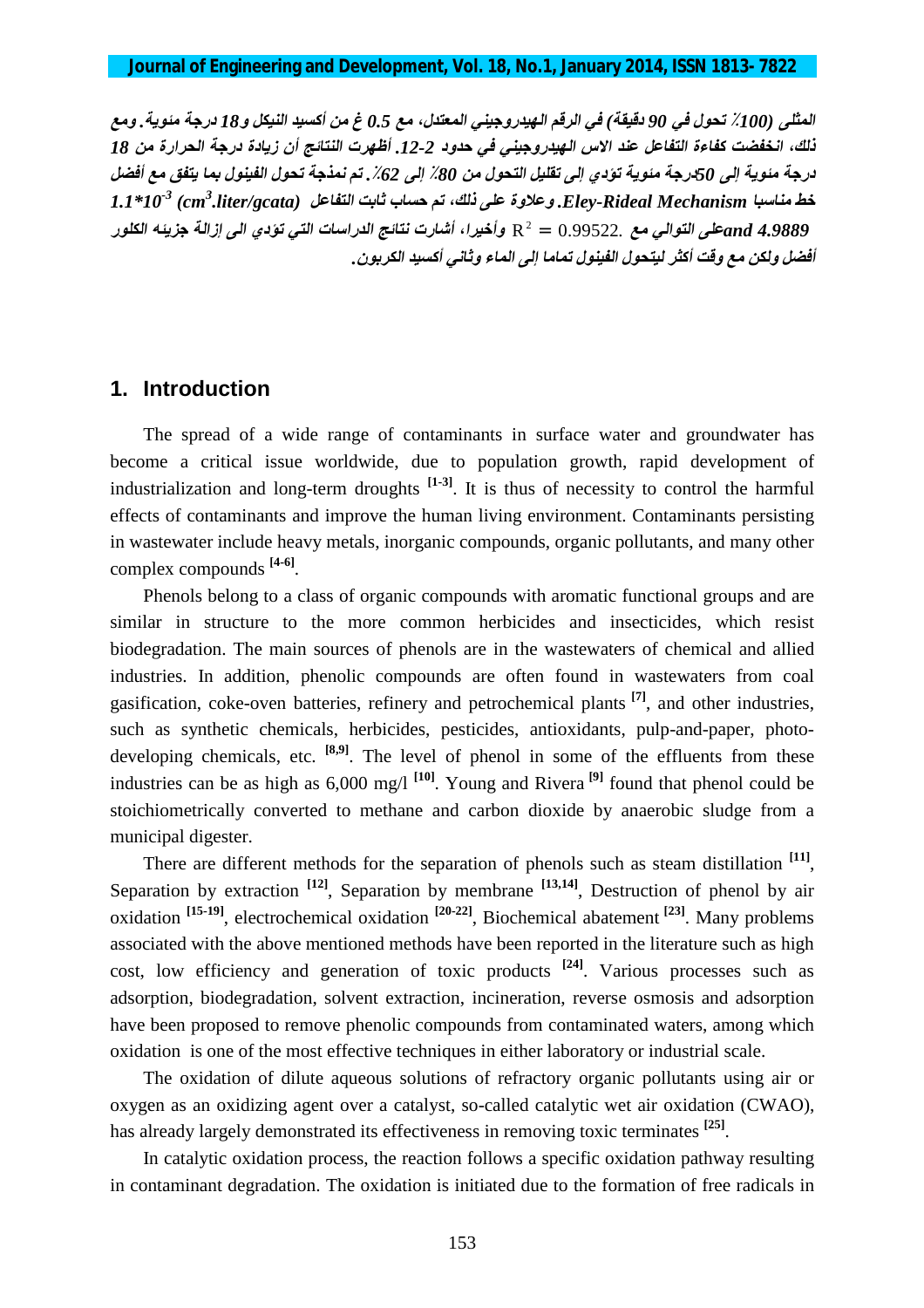the presence of a catalyst. These radicals are extremely reactive and readily attack organic pollutants, thereby transforming them into harmless end products. The type and strength of the active radicals depends on the oxidant employed in the process.

The oxidation process of phenol using Ni-oxide makes the process more attractive by achieving high conversion and this process was carried out using batch technique at temperatures  $(18-60^{\circ}\text{C})$  and atmospheric pressure. The concentration of phenol in aqueous solution was measured by UV-visible spectrophotometer (Shimadzu UV-160A) at wavelength 269 nm, except where otherwise specified.

This study was conducted to demonstrate that phenol could also be effectively removed from wastewater by using oxidation of aqueous phenol solutions even at ambient temperature by using Ni-oxide as a catalyst under different growth conditions, including pH, temperature, and different concentrations of phenol.

#### **2. Chemicals**

 Phenol (analytical grade; Fluka) Nickel Oxide (NiO) (M.wt.=165.42 g/mol.) from Sigma Aldrich

#### **2.1 Experimental Work**

The phenol degradation characteristics were analyzed in batch process by monitoring the residual phenol content in each run by using (UV-visible type shmadzw) at a wave length of 269nm. A 250 ml. round bottom flask with three nicks was used for all oxidation runs, one for sampling, second for the source of air and the third for thermometer to control the temperature. The flask which placed on a magnetic hot plate with stirring was filled with 100 ml. of solution of phenol (which exhibited a pH value of 6) at the desired initial concentration (100-300 ppm) then the compressed air valve and the stirring were open for 30 min., after this time, Nickel oxide (0.1-0.7 g) was added to start the reaction and heated to the desired temperature (starting with ambient temperature  $25^{\circ}$ C). Also the pH value of phenol solution was examined to get the optimum value (2-12). Liquid sample was withdrawn after 30min of reaction, heating and magnetic stirred were turned off and the air flow was interrupted to stop the reaction. The above procedure was repeated to get the optimum conditions of concentration of phenol, weight of catalyst, working temperature and the pH value.

The main parameter to compare the results in the results section is the percent conversion of the organic compound, Xorg. defined as:-

$$
\% \mathbf{X}_{\text{org.}=\frac{[\text{org}]_0 - [\text{org}]}{[\text{org}]_0} \times 100} \quad \dots \quad \dots \quad \dots \quad (1)
$$

Where [org]0 is the initial concentration and [org] the sample concentration after 30min of reaction.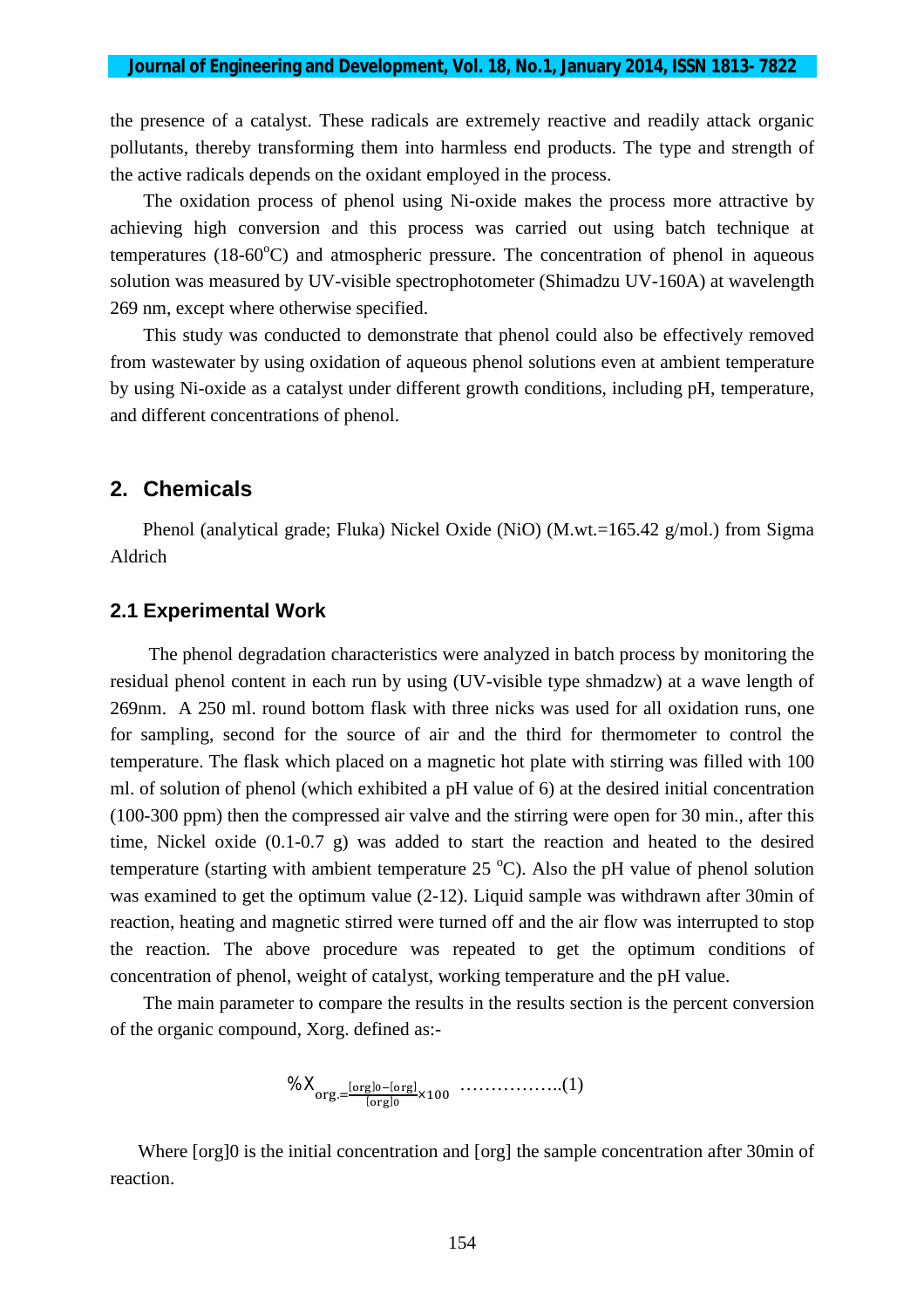# **3. Results and Discussion**

#### **3.1 Effect of Catalyst Load**

 A set of reactions was carried out by increasing the catalyst load (NiO) from 0.1 to 0.7  $g/L$  while keeping the phenol concentration (50ppm) and reaction time 1 h (half hour for bubbling and half hour for reaction). For the range of catalyst loads, the conversion increased from 22.7 to 76.1%, which is quite remarkable **Figure. (1)**. The oxidative degradation of phenol was carried out subsequently at a constant catalyst load of 0.70 g/L. The conversion of phenol was decreased after 0.5g/L of catalyst as shown in figure 1, where at 0.5g/L of NiO the conversion of phenol is 76.1% and decrease to 74.1% for 0.6g/L and still decrease to 65.8% when adding 0.70g/L of catalyst. All reactions were carried out with a constant catalyst load of 0.50 g/L as it was found that this was sufficient to bring about very large conversion of phenol and its derivatives.



**Fig . (1): The effect of Weight of Catalyst on the conversion of Phenol for 18<sup>o</sup>C, pH=6**

# **3.2 Effect of Time of Reaction**

 Reaction time had considerable influence in degradation of phenol. The conversion of phenol was quite reasonable at 41% even when the reaction time was only15min for a reactant feed of phenol and NiO load of 0.50 g/L **(Figure. 2)**. The conversion increased to 94.1% after 90 min and then it slowly increased with further increase in reaction time.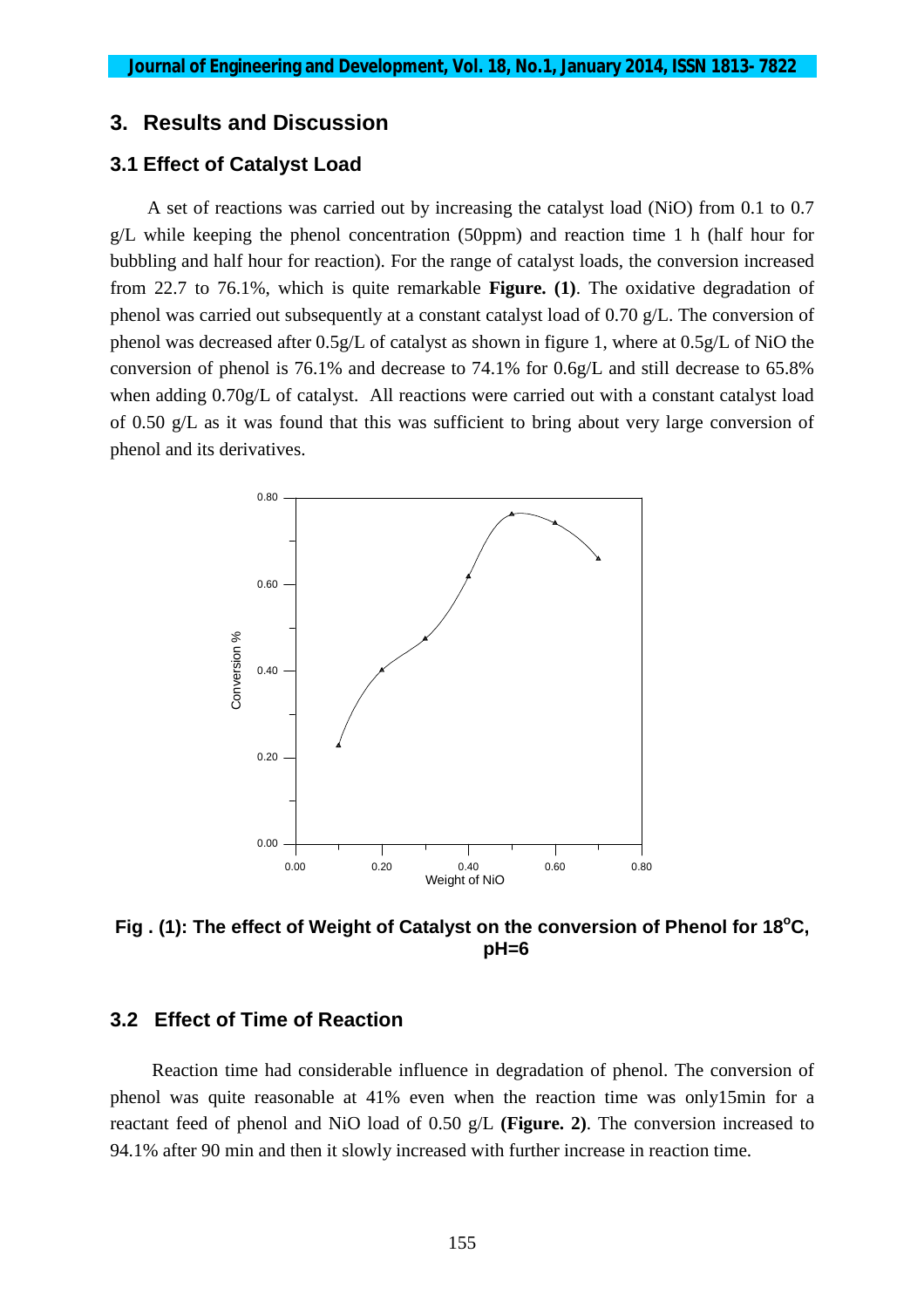

**Fig. (2): The effect of Time on the conversion of Phenol for 18<sup>o</sup>C, pH=6 and 0.5g of NiO**

#### **3.3 Effect of Initial Concentration**

 The experimental results of catalytic oxidation of phenol at various concentrations (50, 100, 150, and 200 mg/L) with conversion are shown in figure 3. This reveals that conversion decreased with increase in initial phenol concentration. This means that the conversion is highly dependent on initial concentration of the phenol because at lower concentration, the ratio of the initial number of phenol molecules to the available surface area is low. However, at high concentration the available sites of catalysts become fewer.



**Fig .(3): The effect of Initial Concentration of Phenol on the conversion for 18<sup>o</sup>C, pH=6 and 0.5g of NiO**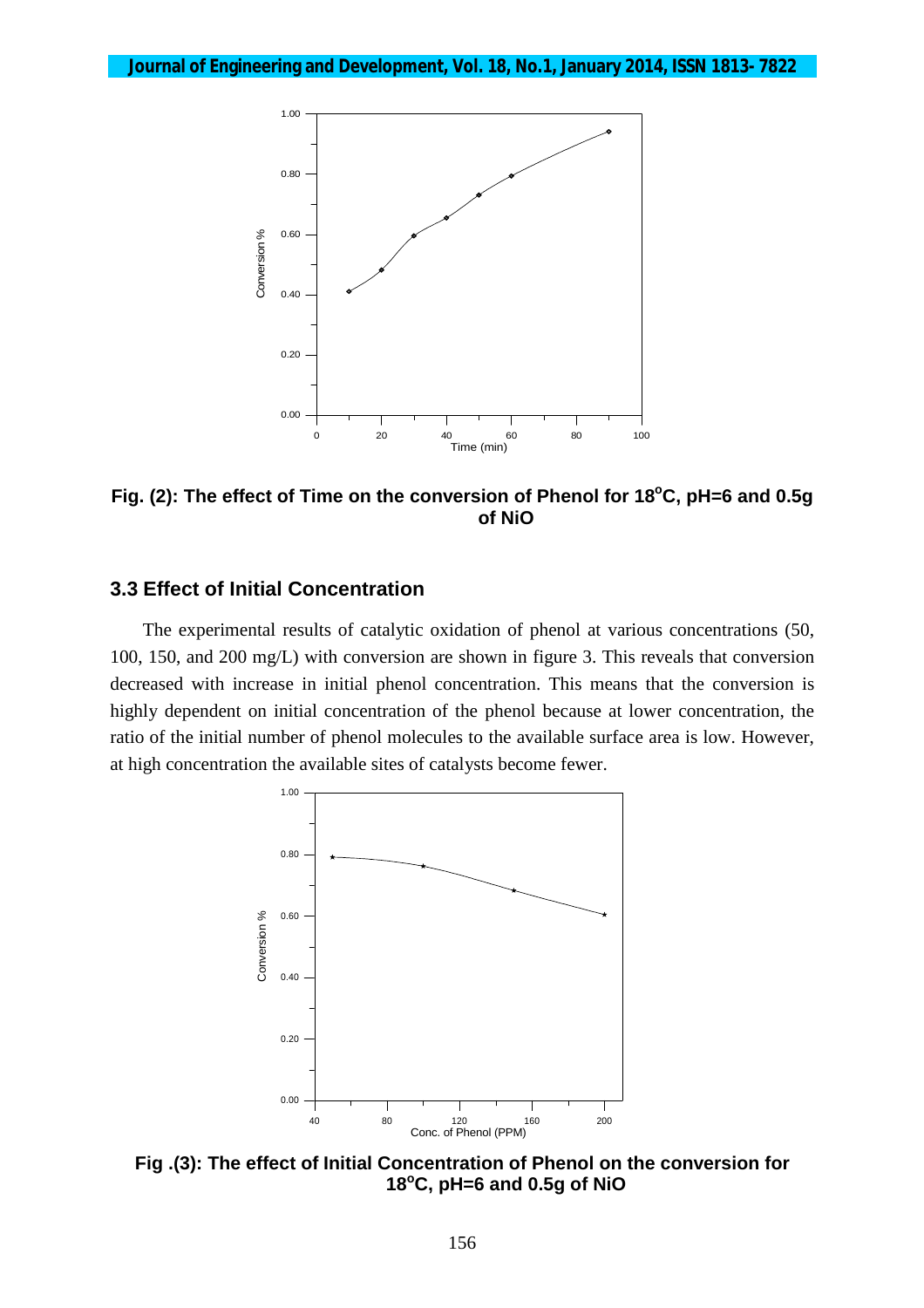## **3.4 Effect of pH**

 It is clearly shown in Figure 4 that the performance of system is dependent of pH and no significant effect was observed in the range of 6–8. Although, decreasing was observed in acidic and base pH  $(2 \text{ and } 12)$ , at pH=12 no significant reaction was indicated. Best results were obtained at neutral pH.

#### **3.5 Effect of Temperature**

To study the degradation pathway of phenol oxidation four experiments were conducted at different temperatures (18, 30, 40 and 50ºC), in the presence of 50 mg/l of phenol, 0.5g of NiO, and air.

As it can be seen in a previous work **[9]** , the increase of the temperature leads to decrease of the reaction rates. The phenol oxidation profile Figure.( 5) shows that even at the lower temperature (18°C), the catalytic oxidation process could still remove phenol after 1.5hours. However, the effect of the temperature on the phenol removal rates is not as significant.



**Fig. (4): The effect of pH on the conversion of phenol for 18<sup>o</sup>C, and 0.5g of NiO**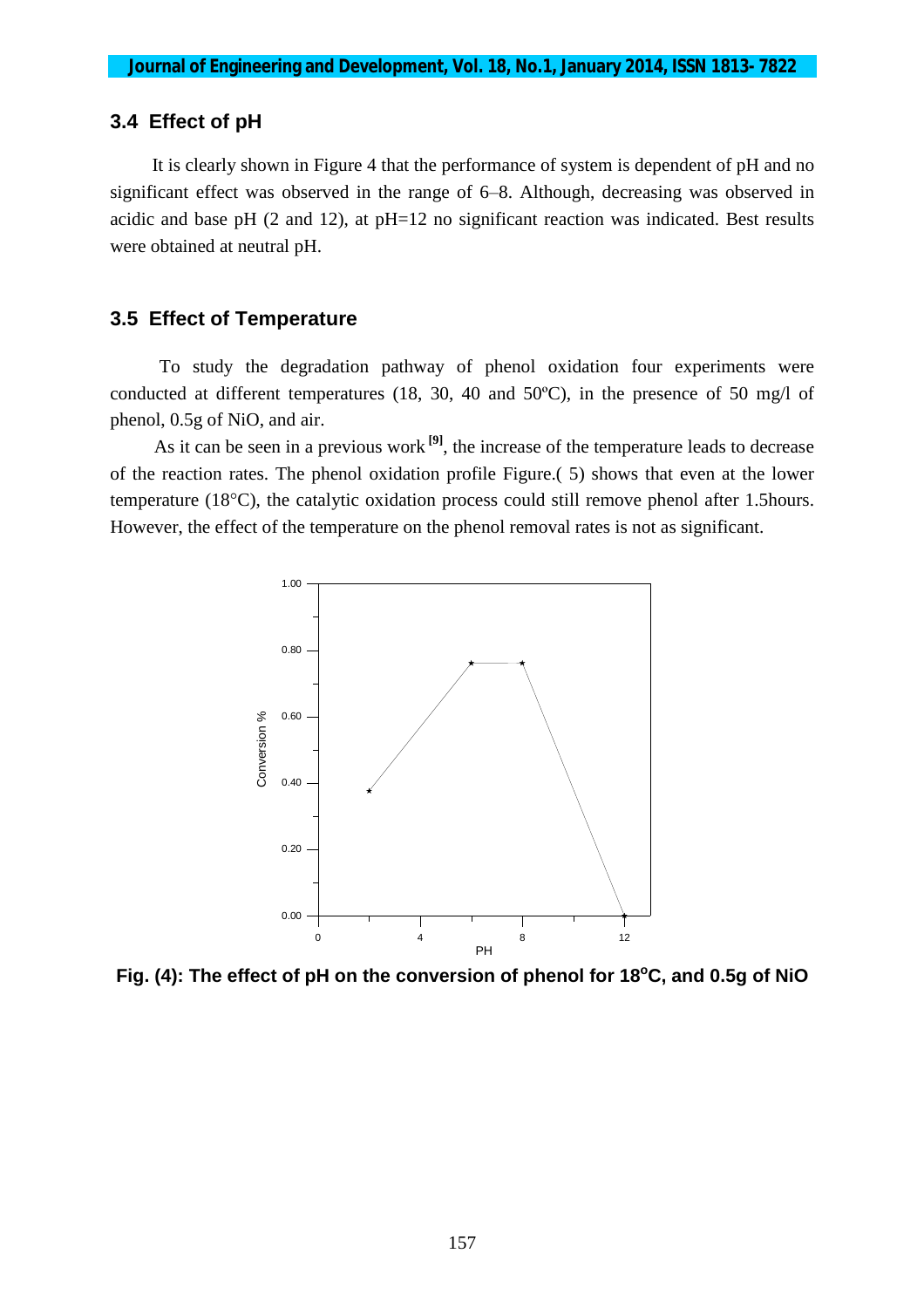

**Fig. (5): The effect of Temperature on the conversion of phenol for pH=6 and 0.5g of NiO**

# **4. Kinetic Modeling**

#### **4.1 Reaction Kinetics**

 The objectives of our kinetics analysis were to determine the reaction rate constant (k), its associated Arrhenius parameters, and the reaction orders for phenol (a)*,* oxygen (b) for the power-law rate expression in Eq. 2:

$$
rate = k [phenol ]^{a} [O_{2}]^{b}
$$
 ................(2)

When it was used as catalyst in the oxidation of phenol, exhibited high catalytic activity, as shown in Fig. 2. It was seen that phenol could be completely oxidized within 1.5 h at 25 °C in the coexisting system of catalyst. On the contrary, in the presence of single catalyst all evidenced that the partially oxidized aromatic product of phenol in our experiments was only p-benzoquinone, . It was inconsistent with the results obtained by some previous researchers **[26]** who showed that catechol and hydroquinone or o-benzoquinone and p-benzoquinone, as intermediate oxidized aromatic products of phenol, coexisted in the reaction systems as shown in **Figure .(6)**.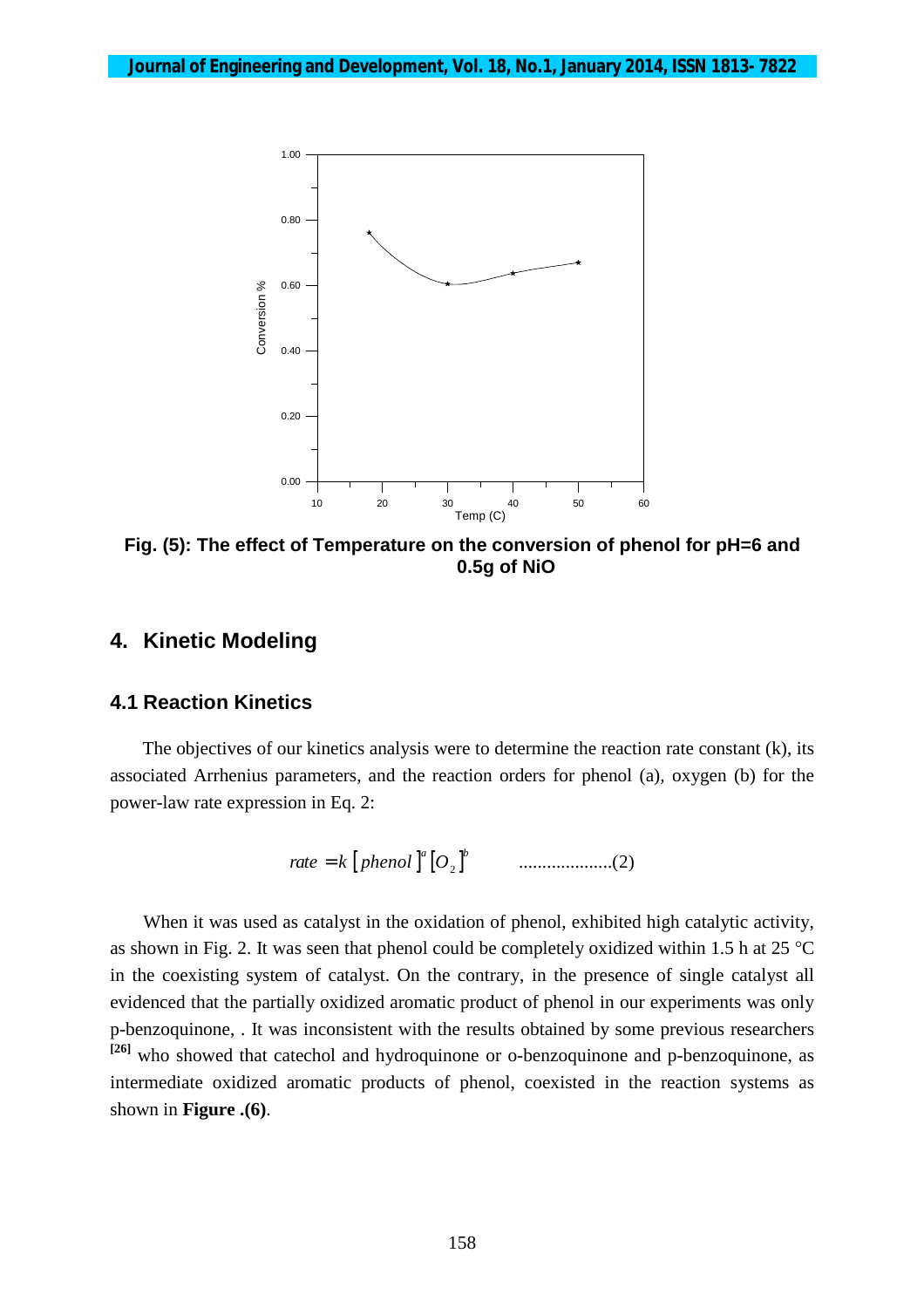

#### **Fig. 6: The Mechanism of oxidation of Phenol with intermediates product [26]**

Description of the above reaction would be:

$$
C_6H_5OH \xrightarrow{+rO_2} Intermediat \text{Pr} oduct \xrightarrow{+sO_2} + 6CO_2 + 3H_2O
$$

where *r* and **s** are stoichiometric coefficients with unspecified values. Thus, the presence of these intermediates and the multiple reaction pathways renders invalid the simple stoichiometric relation  $[O_2] = [O_2]_0$  - 7X[Phenol]<sub>0</sub>, which describes the overall reaction.

$$
C_6H_5OH + 7O_2 \longrightarrow 6CO_2 + 3H_2O
$$

Additionally, all of the data used in the kinetics analysis were obtained from experiments that were conducted with a large excess of oxygen (>200% excess in all cases) so that the concentration of oxygen could be approximated as being roughly equal to its initial concentration.

The method to determine the reaction kinetic is the Eley-Rideal Mechanism; there are some assumptions to make the reaction model.

- 1- Phenol was adsorbed on the surface of catalyst and oxygen still in the gas phase.
- 2- The reaction is irreversible.
- 3- All intermediate products were converted to the  $CO<sub>2</sub>$  and  $H<sub>2</sub>O$ .
- 4- The effect of mass transfer was neglected.
- 5- Isothermal operation.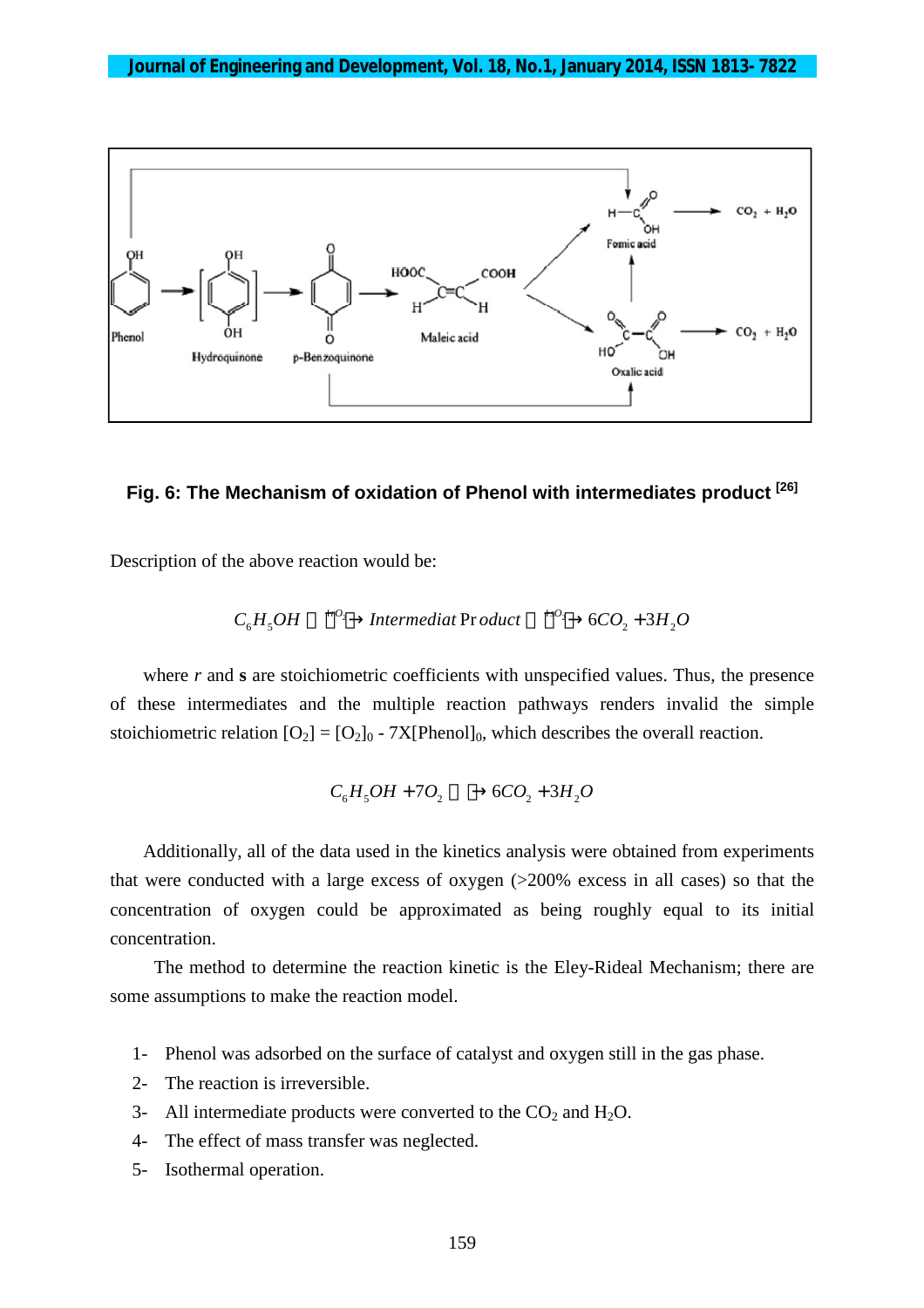Adsorption Rate

$$
ph+s \rightleftharpoons ph.s
$$

$$
-r_{Aph} = k_A \left( P_{ph} C_v - \frac{C_{ph.s}}{K e_A} \right) \qquad \qquad \dots (3)
$$

Where: s:is the vacant site *-r*<sub>*Aph</sub>* −*r***A**=the rate of Adsorption</sub> kA=forward rate constant of adsorption

PA=partial pressure of phenol

 $C_v$ : The molar concentration of vacant sites

 $C_{ph}$ **c**<sub>s</sub>: Surface concentration of sites occupied by species *ph* (mol/g • cat) *Surface Reaction*

$$
ph.s + 7O_2 \uparrow \longrightarrow 6CO_2 \uparrow + 3H_2 O \uparrow
$$
  
-r<sub>sph</sub> = k<sub>s</sub>C<sub>ph.s</sub>P<sub>0<sub>2</sub></sub><sup>7</sup> .......(4)

*Site Balance*

$$
C_t = C_v + C_{ph \cdot s} \qquad \qquad \ldots \ldots \ldots \ldots \ldots (5)
$$

Where

 $C_t$  (mol/g • cat) : Total molar concentration of active sites per unit mass of catalyst We assume surface reaction is rate limiting step.

From equation 3: at equilibrium  $-r_{A}$  /  $k_A \approx 0$ ,

$$
C_{ph \bullet S} = P_{ph} C_v K e_A \qquad \qquad \ldots \ldots \ldots \ldots (6)
$$

*Sub. In eq. 4 and 5 and rearrange to give*

$$
-r_{sph} = k_s P_{ph} K e_A P_{O_2}^7 \left( \frac{C_t}{1 + P_{ph} K e_A} \right) \qquad \qquad \dots \dots \dots \dots \dots \dots \dots \tag{7}
$$

Sub.  $k = k_s K e_A C_t$ , eq.7 becomes:

$$
-r_{sph} = k \left( \frac{P_{ph} P_{O_2}^7}{1 + P_{ph} K e_A} \right) \qquad \qquad \dots \dots \dots \dots (8)
$$

This is non-elementary equation described the catalytic oxidation of phenol. Equation (8) was solved using statistical package in comparison with experimental data. The parameters k and Ke<sub>A</sub> in equation (8) were predicted as  $1.1*10<sup>-3</sup>$  (cm<sup>3</sup>.liter/gcata.) and 4.9889 respectively and the correlation coefficient of the predicted equation is  $(R^2=0.99522)$ . The results of equation derived above plotted in **Figure .(7)**.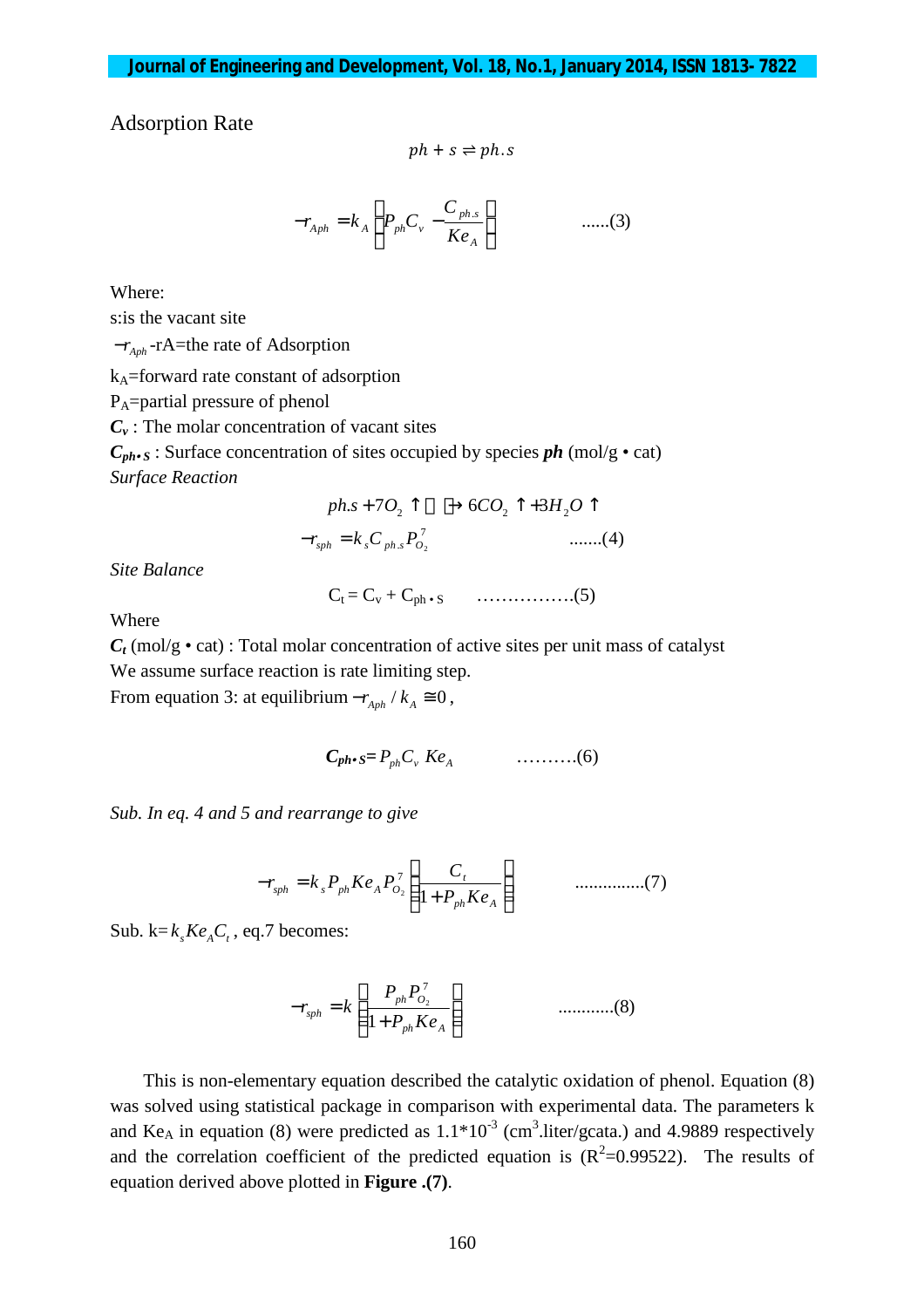

**Fig. (7): Experimental and Calculated data for oxidation of phenol at 18<sup>o</sup>C, pH=6 and 0.5g of NiO**

This demonstrate that the time required for phenol removal is less than that needed for phenol mineralization, showing clearly that phenol oxidation takes place in multiple steps and results in several byproducts rather than  $CO<sub>2</sub>$  an  $H<sub>2</sub>O$ . It is obvious that the removal of phenol occurs much more quickly than the degradation of short-chain organic acids, which are formed from the phenol oxidation and are stable and refractory to further oxidation into  $CO<sub>2</sub>$ and H2O as in others oxidation processes.

#### **5. Conclusion**

 The results have indicated that oxidative degradation of phenol depended on phenol and also on the catalyst load. 76.1% conversion could be achieved with a catalyst load of 0.50 g/L. It was found that the oxidation could be carried out with atmospheric oxygen by shaking phenol solution with the catalyst. Optimization of the reaction conditions and other relevant considerations will require systematic experiments under various environmental conditions, which are being pursued. There is no oxidation reaction at increasing temperature and pH value. It is also proved in this research that phenol removal using this process follows the Eley-Rideal Mechanism. Moreover, results of mineralization and chloride ions studies showed that dechlorination was better accomplished but more time was required to completely mineralize phenol into  $H_2O$  and  $CO_2$ . It could be concluded that this process is a novel and effective for the degradation of phenol from aqueous phase and appears to be a promising technique for phenol remediation.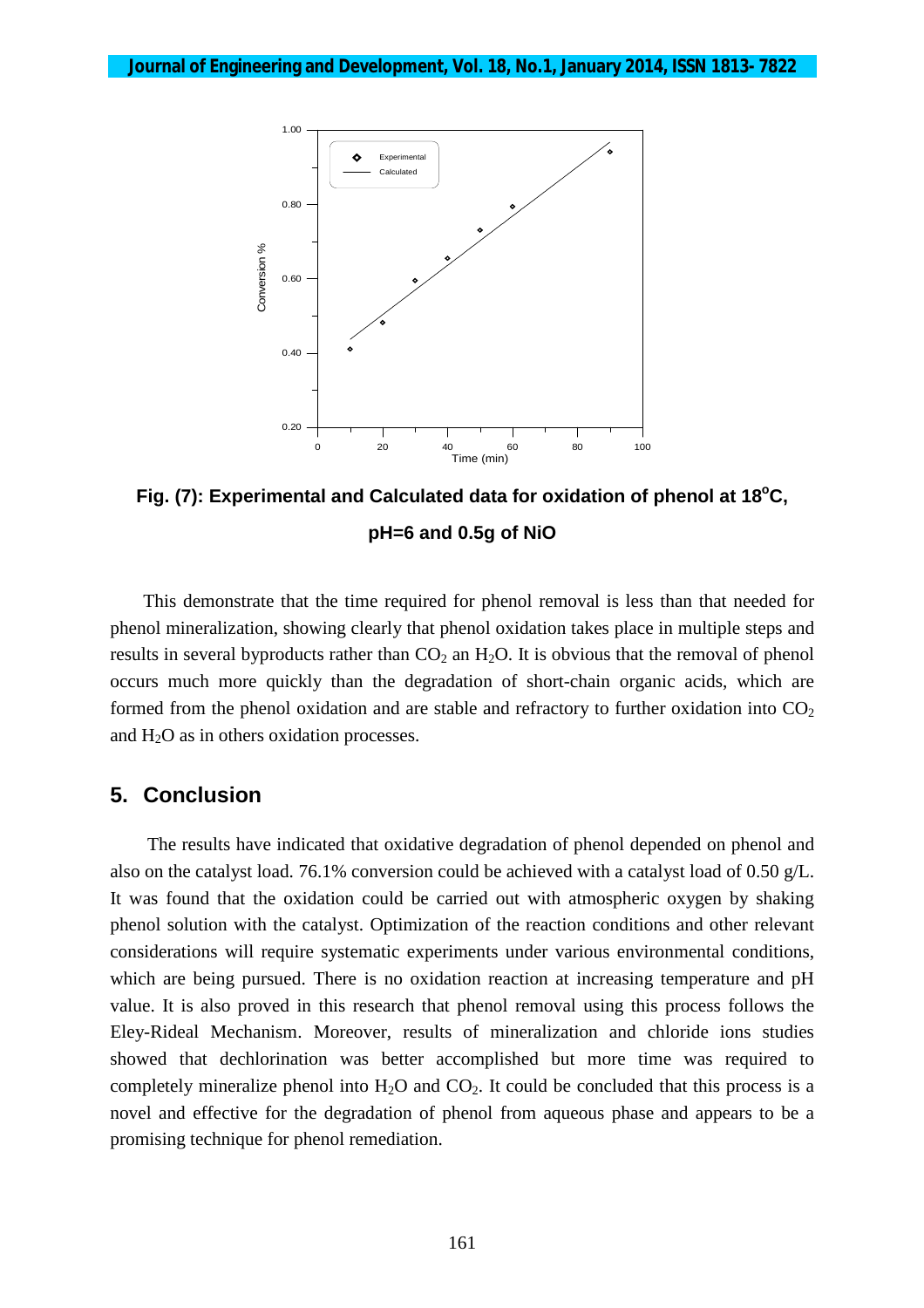# **6. References**

- **1. Cundy AB, Hopkinson L, Whitby RLD. Use of iron-based technologies in contaminated land and groundwater remediation: a review. Sci Total Environ 2008;400(1–3):42–51.**
- **2. Chong MN, Jin B, Chow CWK, Saint C. Recent developments in photo catalytic water treatment technology: a review. Water Res 2010;44(10):2997–3027.**
- **3. Zeng GM, Li X, Huang JH, Zhang C, Zhou CF, Niu J, et al. Micellar-enhanced ultrafiltration of cadmium and methylene blue in synthetic wastewater using SDS. J Hazard Mater 2011;185(2–3):1304–10.**
- **4. O'Connor GA. Organic compounds in sludge-amended soils and their potential for uptake by crop plants. Sci Total Environ 1996;185(1):71–81.**
- **5. Fatta KD, Kalavrouziotis IK, Koukoulakis PH, Vasquez MI. The risks associated with wastewater reuse and xenobiotic in the agroecological environment. Sci Total Environ 2011;409(19):3555–63.**
- **6. Li X, Zeng GM, Huang JH, ZhangDM, Shi LJ, He SB, et al. Simultaneous removal of cadmium ions and phenol with MEUF using SDS and mixed surfactants. Desalination 2011;276: 136–41.**
- **7. Blum, D.I.J., Hergenroeder, R., Parkin, G.F. and Speece, R.E. (1986). Anaerobic treatment of coal conversion wastewater constituents: biodegradability and toxicity.** *J. Wat. Poll. Control Fed.***, 58,2122–2131.**
- **8. Wang, Y.T., Suidan, M.T. and Rittman, B.E. (1986). Anaerobic treatment of phenol by an expanded-bed reactor.** *J. Wat. Poll. Control Fed.***, 58, 227–233.**
- **9. Young, L.Y. and Rivera, M.D. (1985) Methanogenic degradation of four phenolic compounds.** *Wat. Res.***,19, 1325–1332.**
- **10. Cross, W.H., Chian, E.S.K., Pohland, F.G., Harper, S., Kharkar, S. and Lu, F. (1982). Anaerobic biological treatment of coal gasification effluent.** *Proc. Biotechnol. Bioengng. Symp.***, 12, 349–363.**
- **11. H. G. Franck and J.W. Stadelhofer, "Industrial Aromatic Chemistry", Springer Verlag, Berlin, 1989, pp. 148-157.**
- **12. D. C. Greminger, G. P. Burns, S. Lynn, D. N.Hanson and C. J. King, "Solvent Extraction of Phenols from Water",** *Ind. Eng. Chem. Process Des.,* **Vol. 21, 1982, pp. 51–54.**
- **13. M. T. A. Reis, O. M. F. De Freitas, M. R. C, Ismael and J. M. R. Carvalho, "Recovery of Phenol from Aqueous Solutions using Liquid Membranes with Cyanex 923",** *J. Membr. Sci.***, Vol. 305, 2007, pp. 313–324.**